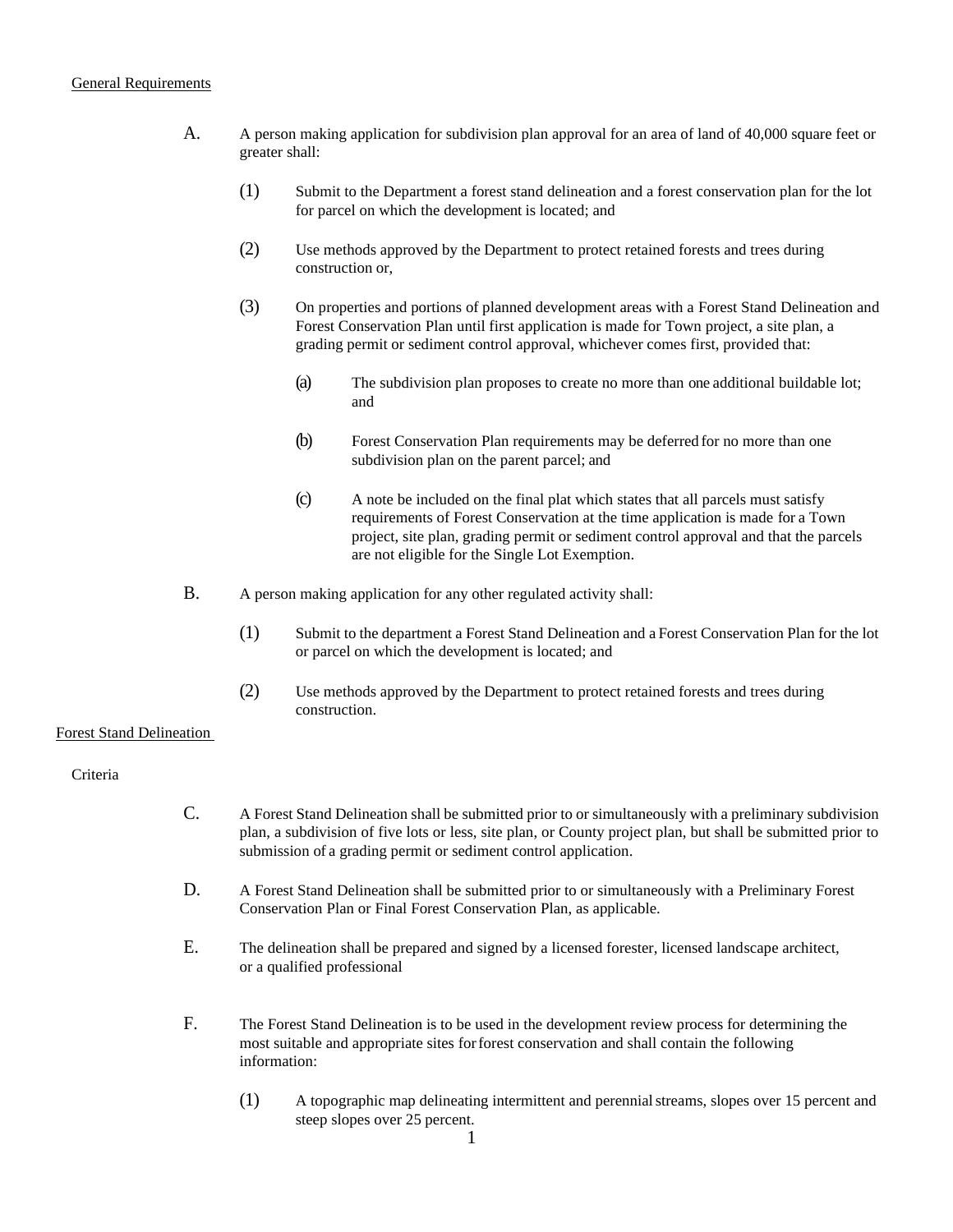- (2) A soils map delineating soils with structural limitations, hydric soils, or soils with a soil K value greater than 0.35 on slopes of 15 percent or more;
- (3) Forest stand maps indicating species, location, and size of trees and showing dominant and codominant forest types in conformance with the standards for stand delineations;
- (4) Location of 100-year floodplains, existing conservationeasements, Resource Protection Zone areas, tidal and non-tidal wetlands, habitat areas, and Natural Heritage Areas.
- (5) Location of existing structures and the historic significance of the structures on the subject tract or adjacent tracts.
- (6) Other information the Department determines is necessary
- G. A simplified delineation may be submitted:
	- (1) When less than 40,000 square feet of forest cover is disturbed during a construction activity; or
	- (2) For areas under a preexisting long term protective agreement or an approved Forest Conservation Plan; or
	- (3) For forest stands designated as priority one forest retention areas and which are to remain undisturbed in their entirety; or
	- (4) For tracts subject to a site plan or grading permit application wherein development of the tract requires clearing and grading of 95% or more of the tract; and
		- (5) When approved by the Department.
- H. The Department shall consider a Simplified Forest Stand Delineation complete if it includes:
	- (1) A map showing existing forest cover and the location of specimen or champion trees as verified by field inspection;
	- (2) A descriptive narrative of the applicable forest stands which addresses the informational categories (to be defined)
- I. An approved Forest Stand Delineation may remain in effect for a period not longer than 5 years.
- J. Time for Submittal Review Period
	- (1) Within 30 calendar days after receipt of the Forest Stand Delineation, the Department shall notify the applicant whether the Forest Stand Delineation is complete and correct.
	- (2) If the Department fails to notify the applicant within 30 days, the delineation shall be treated as complete and correct.
	- (3) The Department may require further information or provide for an additional 15 calendar days under extenuating circumstances.

Forest Conservation Plan

#### General Provisions.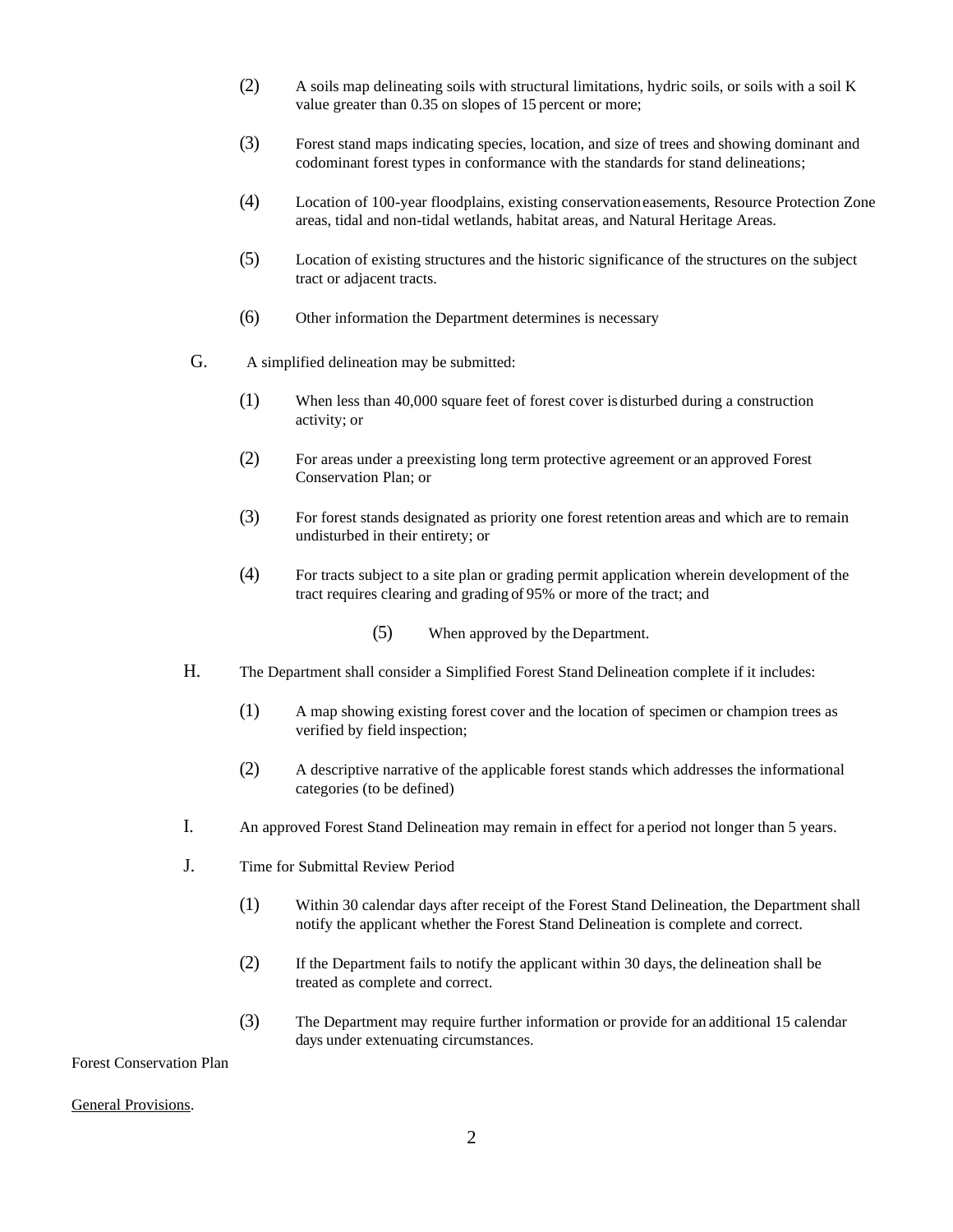- A. In developing a forest conservation plan, the applicant shall give priorityto techniques for retaining existing forest on the site.
- B. If existing forest on the site subject to a forest conservation plan cannot be retained, the applicant shall demonstrate to the satisfaction of the Department:
	- (1) How techniques for forest retention have been exhausted;
	- (2) Why the priority forests and priority areas specified cannot be left in an undisturbed condition;
	- (3) If priority forests and priority areas cannot be left undisturbed, the sequence for afforestation or reforestation will be followed
	- (4) Where on the site in priority areas afforestation or reforestation will occur in compliance with Hopkinton conservation requirements
- C. The applicant shall demonstrate to the satisfaction of the Department that the requirements for afforestation or reforestation onsite or offsite cannot be reasonably accomplished if the applicant proposes to make a payment into the local forest conservation fund instead of afforestation or reforestation.
- D. Wetlands. A regulated activity within the net tract area that occurs wholly or partly in areas regulated as Wetlands is subject to both the non-tidal wetlands regulatory requirements and the requirements of this subtitle, subject to the following:
	- (1) Any area of forest in the net tract area, including forest inWetlands that is retained shall be counted towards forest conservation requirements under this subtitle.
	- (2) For the purpose of calculating reforestation mitigation under this subtitle, a forested wetland permitted to be cut or cleared and required to be mitigated shall be shown on the forest conservation plan and subtracted on an acre for acre basis from the total amount of forest to be cut or cleared as part of a regulated activity.
	- (3) Wetlands shall be considered to be priority areas for retention and replacement.

### Preliminary Forest Conservation Plan.

- A. A Preliminary Forest Conservation Plan shall be prepared and signed bya licensed forester, a licensed landscape architect, or a qualified professional
- B. Except for subdivisions of five lots or less, for minor development projects, and projects where a simplified delineation applies on a tract, a Preliminary Forest Conservation Plan shall:
	- (1) Be submitted with a preliminary plan of subdivision, County project plan, or site plan, and prior to the submission of a grading permit or sediment control application;
	- (2) Include the Forest Stand Delineation for the site;
	- (3) Include a table that lists the proposed values of the following, in square feet:
		- (a) Net tract area;
		- (b) Area of forest on site within net tract area;
		- 3 (c) Area of forest proposed to be cleared;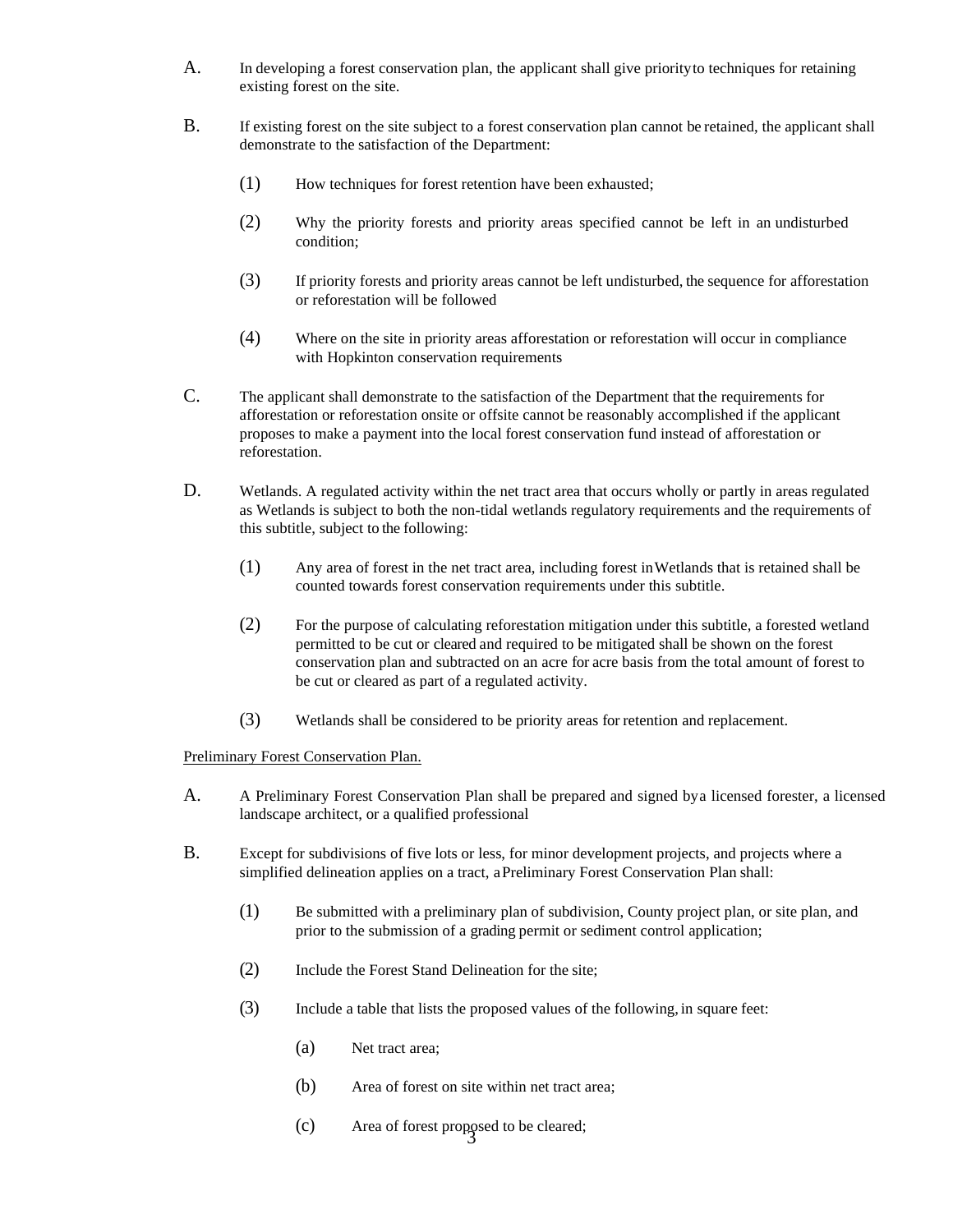- (d) Area of forest conservation required; and
- (e) Area of forest conservation that the applicant proposed to provide, including both onsite and offsite areas;
- (4) Include a clear graphic indication of the forest conservation provided on the site drawn to scale, showing: location of existing forest cover, limits of the net tract area, areas of proposed forest clearing, areas where retention of existing forest or afforestation or reforestation is proposed;
- (5) Include an explanation of how the provisions have been met;
- (6) Show the proposed limits of disturbance;
- (7) Preliminary subdivision plans using open space for off-siteforest conservation easements must first be approved by the Planning Commission as part of the preliminary plan process.
- C. The review of the preliminary forest conservation plan shall be concurrent with the review of a site plan, Town project plan, or preliminary subdivision plan.
- D. During the different stages of the review process, the Preliminary Forest Conservation Plan may be modified provided the Department approves of the changes.

The Final Forest Conservation Plan.

- A. A Final Forest Conservation Plan shall be prepared and signed by a licensed forester, a licensed landscape architect, or a qualified professional.
	- B. A Final Forest Conservation Plan shall:
	- (1) Include the submitted or approved Forest Stand Delineation, as applicable, and the approved Preliminary Forest Conservation Plan, or the information required for a Preliminary Forest Conservation Plan when a Preliminary Forest Conservation Plan is not required;
		- (2) Be submitted with the following:
		- (a) Construction or improvement plan drawings prior to or simultaneously with submission of a final subdivision plan;
		- (b) With an application for a site plan, after the approval of the Preliminary Forest Conservation Plan, if applicable;
		- (c) With an application for a grading permit, after approval of the Preliminary Forest Conservation Plan, if applicable;
		- (d) With an application for sediment control approval, after approval of the Preliminary Forest Conservation Plan if applicable;
		- (e) For a Town project, prior to the commencement of any clearing or construction on the site, if (a) through (d) do not apply;
	- (3) Show proposed locations and types of protective devices to be used during construction activities to protect trees and forests designated for conservation;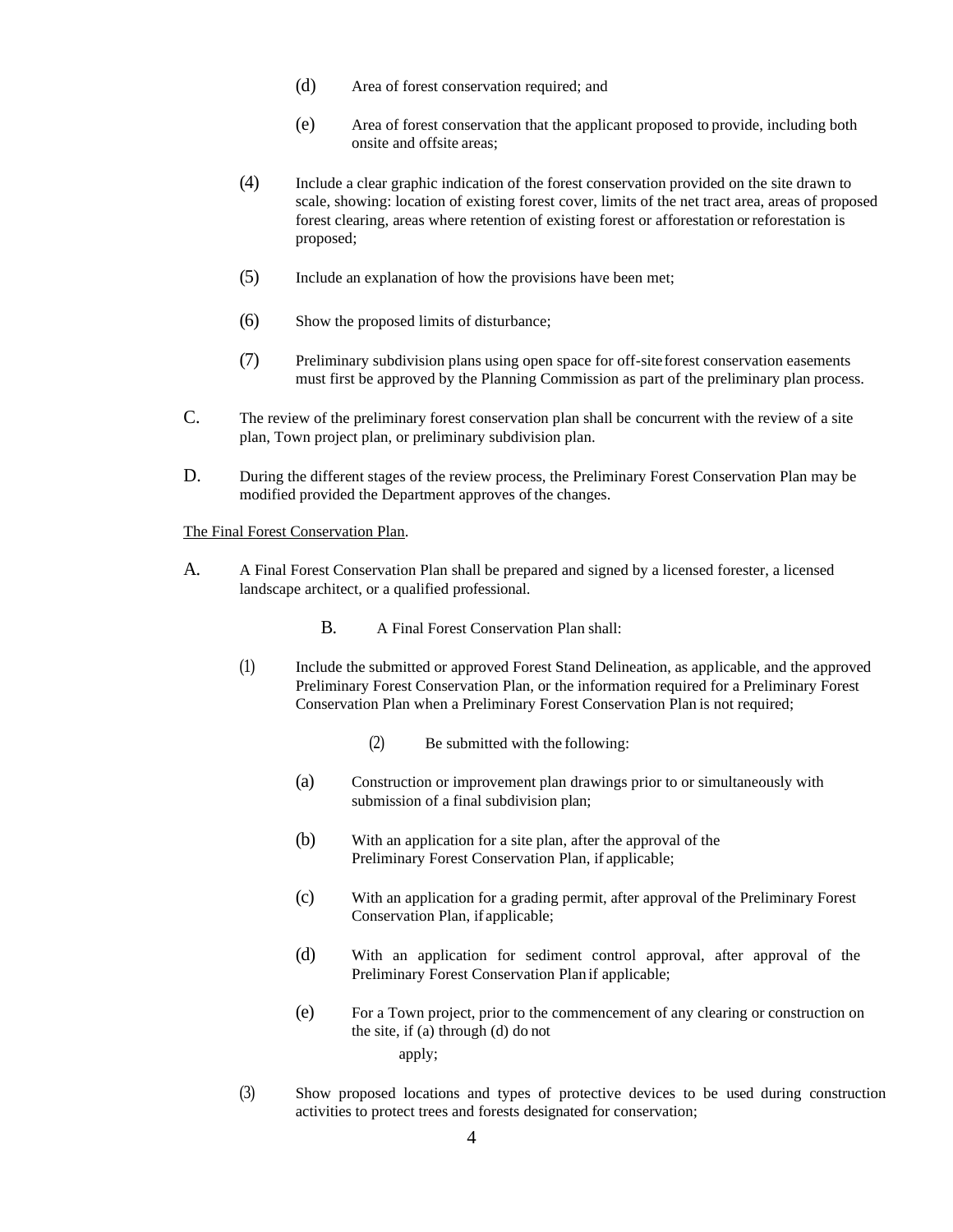- (4) Include a proposed construction timetable showing the sequence of forest conservation procedures.
- (5) Show proposed stockpile areas;
- (6) Submit a narrative
- (7) In the case of afforestation or reforestation, include an afforestation or reforestation plan, with a timetable and description of needed site and soil preparation, species, size, and spacing to be used;
- (8) Incorporate a binding 2-year maintenance agreement that details how the areas designated for afforestation or reforestation will be maintained to ensure protection and satisfactory establishment, including:
	- (a) Watering; and
	- (b) A reinforcement planting provision if survival ratesfall below required standards;
- (9) Incorporate a long-term binding protective agreement that:
	- (a) Provides protection for areas of forest conservation, including areas of afforestation, reforestation, and retention;
	- (b) Limits uses in areas of forest conservation to those uses that are designated and consistent with forest conservation, including recreational activities and forest management practices that are used to preserve forest; and
	- (c) Incorporates conservation easements, deed restrictions, covenants, and other agreements as required; and
- (10) Include the information required on a forest stand delineation; and
- (11) Include a tie down method for the easement, i.e. metes and bounds or distances and angles.
- (12) Other information the Department determines is necessary to implement this plan
- C. Review Period.
	- (1) Within 45 calendar days after receipt of the Final Forest Conservation Plan, the Department shall notify the applicant whether the Forest Conservation Plan is complete and approved.
	- (2) If the Department fails to notify the applicant within 45 calendar days, the plan shall be treated as complete and approved.
	- (3) The Department may require further information or extend the deadline for an additional 15 calendar days under extenuating circumstances.
	- (4) At the request of the applicant, the Department may extend the deadline under extenuating circumstances.
- D. The Department's review of a Final Forest Conservation Plan shall be concurrent with the review of construction or improvement plandrawings a site plan, a grading permit application, a sediment control application associated with the project, or a final plat for a project associated with the project, whichever shall first occur.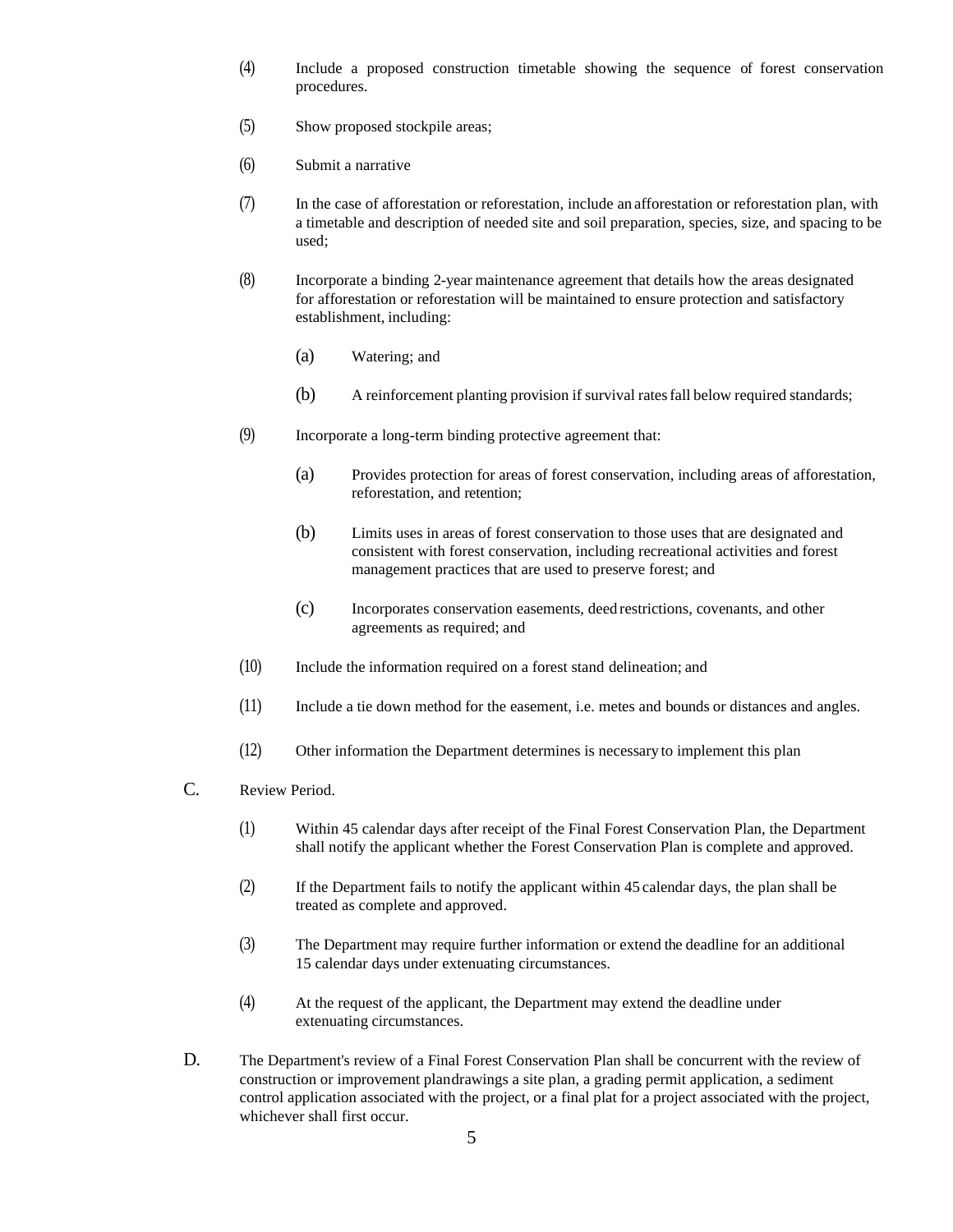- E. The Department may revoke an approved Forest Conservation Plan and assess a penalty if it finds that:
	- (1) A provision of the plan has been violated;
	- (2) Approval of the plan was obtained through fraud, misrepresentation, a false or misleading statement, or omission of a relevant or material fact; or
	- (3) Changes in the development or in the condition of the site necessitate preparation of a new or amended plan.
- F. The Department may issue a stop work order against a person who violates a provision of this a or a regulation, order, approved Forest Conservation Plan, or Maintenance Agreement.
- G. Before revoking approval of a Forest Conservation Plan, the Department shall notify the violator in writing and provide an opportunity for an informal administrative review hearing.

### Afforestation and Retention

A person making application after the effective date of this Ordinance for sub division, County project approval, a grading permit, or sediment control approval for an area of land of 40,000 square feet or greater:

- H. Shall conduct afforestation on the lot or parcel in accordance with the following:
	- (1) A tract having less than 20 percent of the net tract area in forest cover shall be afforested up to at least 20 percent of the net tract area for the following land use categories:
		- (a) Agriculture and resource areas; and
		- (b) Medium density residential areas;
	- (2) A tract with less than 15 percent of its net tract area in forest cover shall be afforested up to at least 15 percent of the net tract area for the following land use categories:
		- (a) Institutional development areas;
		- (b) High density residential areas;
		- (c) Mixed use and planned unit development areas; and
		- (d) Commercial and industrial areas.
- I. Shall comply with the following when cutting or clearing forest cover that is currently below the afforestation percentages :
	- (1) The required afforestation level shall be determined by the amount of forest existing before cutting or clearing begins; and
	- (2) Forest cut or cleared below the required afforestation level shall be reforested or afforested at a 2 to 1 ratio and added to the amount of afforestation necessary to reach the minimum required afforestation level, as determined by the amount of forest existing before cutting or clearing began.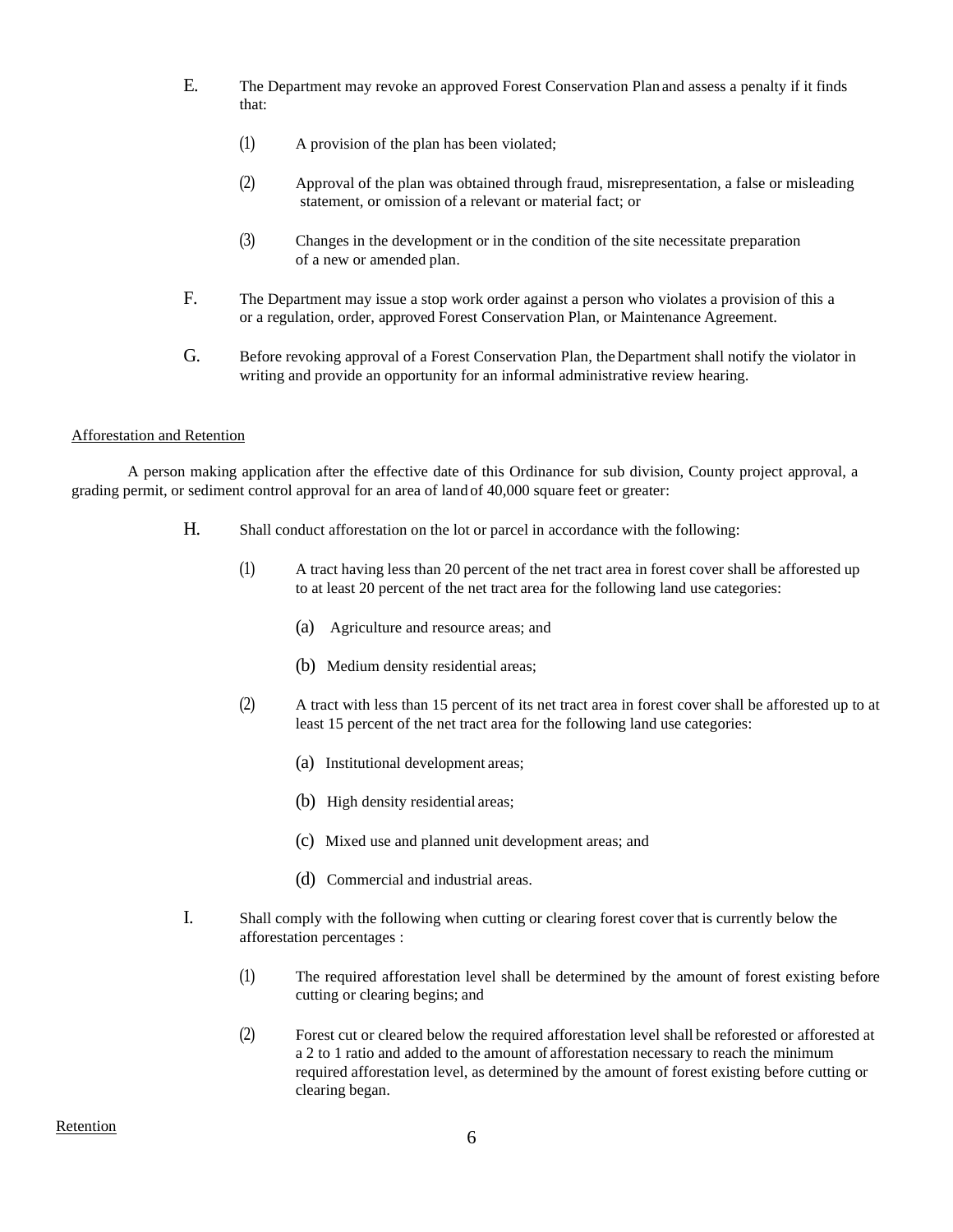The following trees, shrubs, plans, and specific areas shall be considered priority for

retention and protection and shall be left in an undisturbed condition unless the applicant has demonstrated, to the satisfaction of the Department, that all reasonable efforts have been made to protect them and the plan cannot be reasonably altered:

- J. Trees, shrubs, and plants located in sensitive areas including the Resource Protection Zone, 100-year floodplain, intermittent and perennial streams and their forest management buffers, steep slopes exceeding 25% and steep slopes exceeding 15% with soils having a K value greater than 0.35, Wetlands and critical habitat areas;
- K. Contiguous forest that connects the largest undeveloped or most vegetated tracts of land within and adjacent to the site;
- L. Trees, shrubs, or plants determined to be rare, threatened, or endangered under the Federal Endangered Species Act
- M. Trees that:
	- (1) Are part of a historic site;
	- (2) Are associated with a historic structure; or
	- (3) Have been designated by the State or the Department as a national, State, or county champion tree; and
- N. Any tree having a diameter measured at 4.5 feet above the ground of:
	- (1) 30 inches or more; or
	- (2) 75 percent or more of the diameter, measured at 4.5 feet above the ground, of the current State champion tree of that species

## Reforestation

Forest Conservation Threshold.

- O. There is a forest conservation threshold established for all land use categories. The forest conservation threshold means the percentage of the net tract area at which the reforestation requirement changes from a ratio of 1/4 acre planted for every acre removed above the threshold to a ratio of 2 acres planted for every acre removed below the threshold.
- P. After every reasonable effort to minimize the cutting or clearing of trees and other woody plants has been exhausted in the development of a subdivision or site plan, grading and sediment control activities and development of the forest conservation plan, the forest conservation plan shall provide for reforestation, or payment into the forest conservation fund, according to the formula set forth in thisArticle and consistent with Section -9 of this Article and the following forest conservation thresholds for the applicable land use category:

## Category of Use Threshold Percentage

| (1) | Agricultural and resource areas  | 50 percent |
|-----|----------------------------------|------------|
| (2) | Medium density residential areas | 25 percent |
| (3) | Institutional development areas  | 20 percent |
| (4) | High density residential areas   | 20 percent |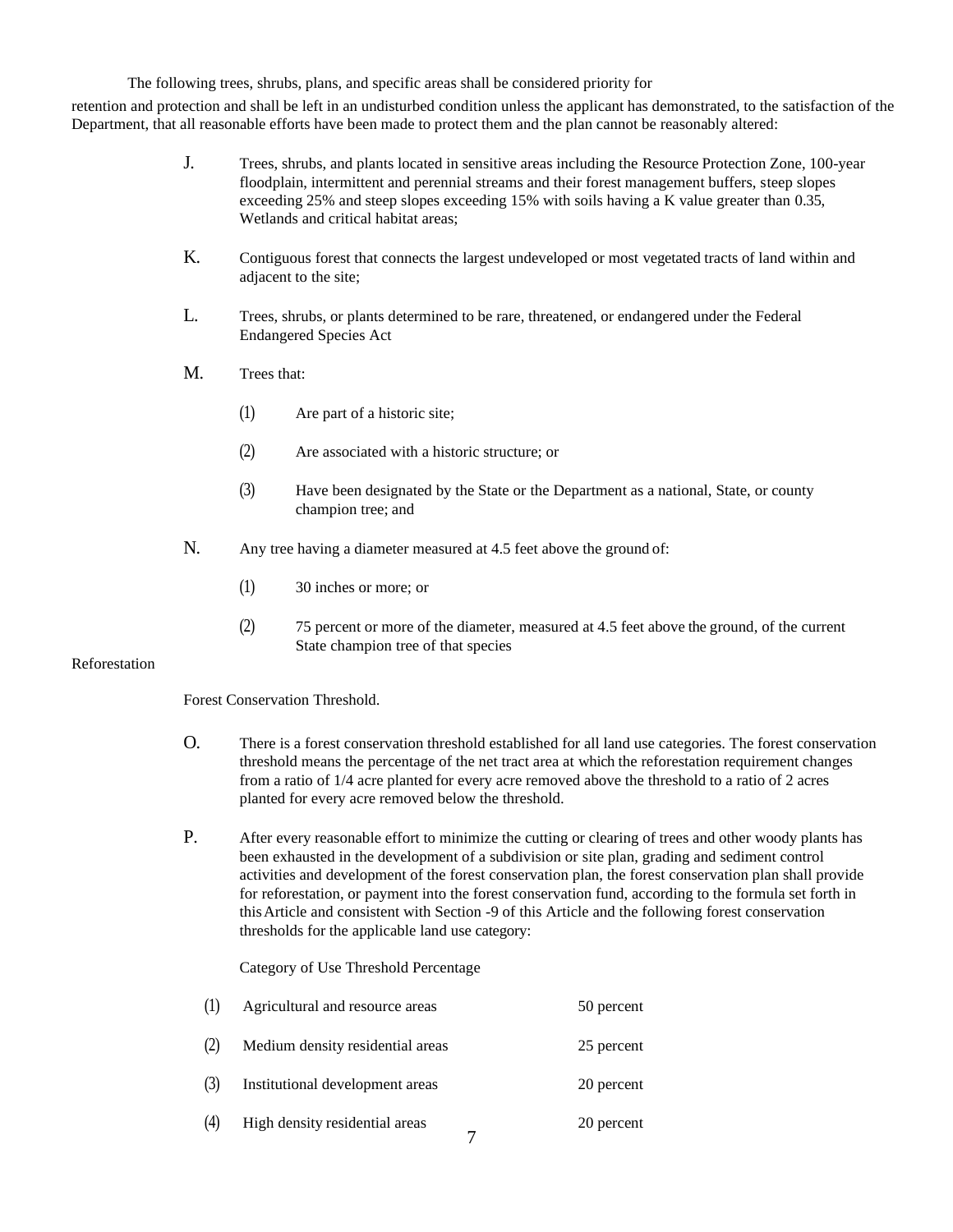| (5) | Mixed use and planned unit |            |
|-----|----------------------------|------------|
|     | development areas          | 15 percent |
|     |                            |            |

- (6) Commercial and industrial use areas 15 percent
- Q. Calculations.
	- (1) For all existing forest cover measured to the nearest 1/10th acre cleared on the net tract area above the applicable forest conservation threshold, the area of forest removed shall be reforested at a ratio of 1/4 acre planted for every acre removed.
	- (2) Each acre of forest retained on the net tract area above the applicable forest conservation threshold shall be credited against the total number of acres required to be reforested under paragraph (1) of this subsection. The calculation of the credit shall be according to the Department.
	- (3) For all existing forest cover measured to the nearest 1/10th acre cleared on the net tract area below the applicable forest conservation threshold, the area of forest removed shall be reforested at a ratio of 2 acres planted for every 1 acre removed below the threshold.
	- (4) Forest retained on site but not subject to long term protective agreements shall be considered as forest removed for the purpose of determining reforestation or afforestation requirements.

### *Requirements for Afforestation, Reforestation and Forest Retention*

Sequence for onsite and offsite Afforestation, Reforestation and Retention

- R. After techniques for retaining existing forest on the site have been exhausted, the alternative methods for afforestation, reforestation and offsite retention, as determined by the Department, in order of mostto least preferred, is as follows:
	- (1) Onsite afforestation or reforestation, if economically feasible, using transplanted nursery stock that is greater than 1.5 inches diameter measured at 4.5 feet above the ground;
	- (2) Onsite afforestation or reforestation, using whip and seedling stock;
	- (3) Onsite landscaping of areas under an approved landscaping plan which establishes a forest that is at least 35 feet wide and covers 10,000 square feet or more of area;
	- (4) For projects located within the Development areas, acquisition of offsite protective easements for existing forested areas not currently protected, afforestation and reforestation, in order of the most to least preferred with the given ratios:
		- (a) Located within the watershed as the development project is located and within the Development District. Area obtained to meet this criteria shall be retained at a 2:1 ratio or planted at a 1:1 ratio.
		- (b) Located within the Development area but not in the same watershed as the project. Area obtained to meet this criteria shall be retained at a 2:1 ratio or planted at a 1:1 ratio.
		- (c) Located within the same watershed as the development project is located, and outside the Development District. Area obtained to meet this criteria shall be retained at a 3:1 ratio or planted at a 2:1 ratio.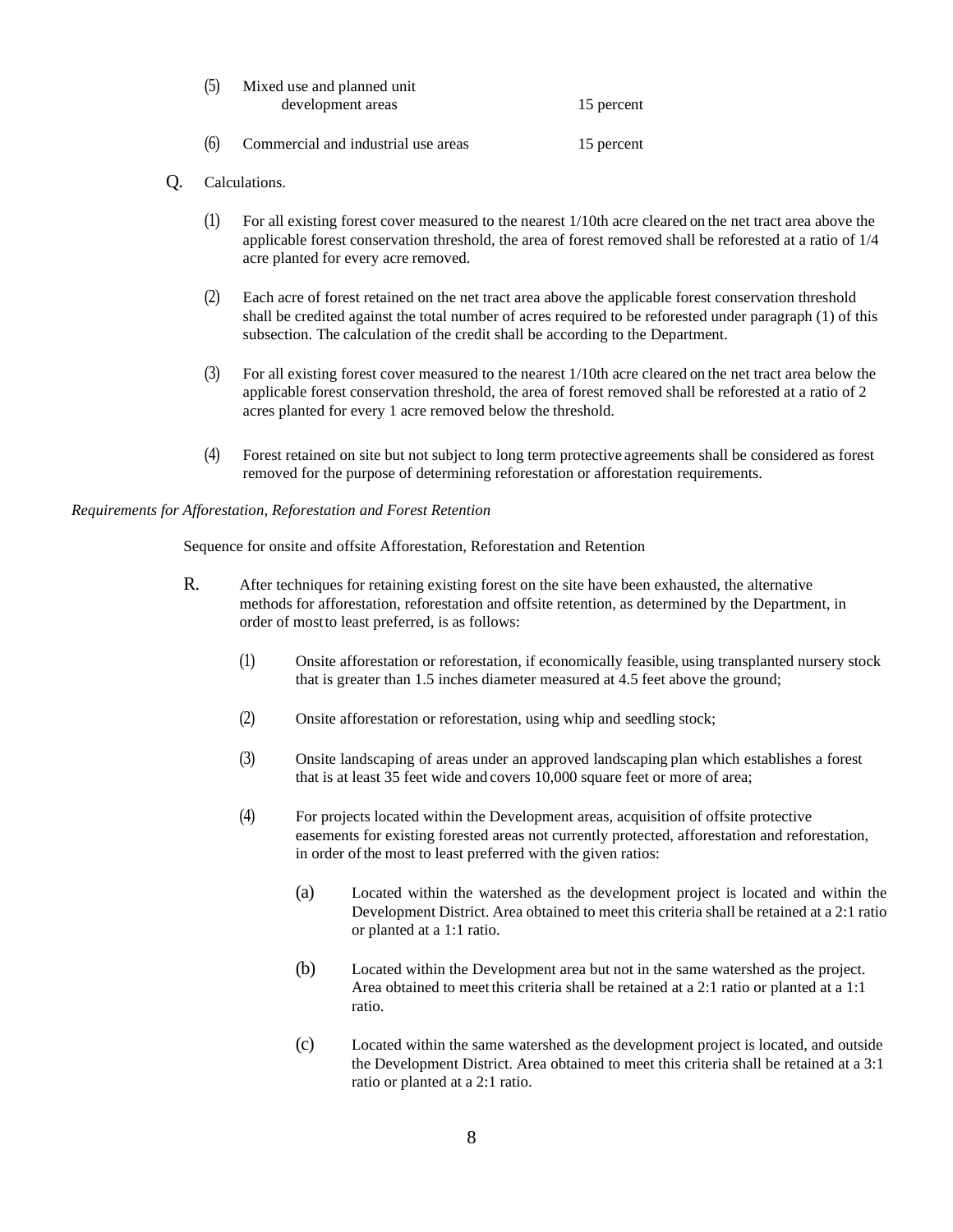- (d) Located outside the Development area and not within the same watershed. Area obtained to meet this criteria shall be retained at a 4:1 ratio or planted at a 3:1 ratio.
- (5) For projects located in the Development area, methods for afforestation and reforestation planting requirements in order of most to least preferred are as follows:
	- (a) Offsite afforestation or reforestation in areas described as a priority of this Article, using transplanted or nursery stock that is greater than 1.5 inches diameter measured at 4.5 feet above the ground;
	- (b) Offsite afforestation or reforestation in areas described as a priority in Subsection C of this Article, using whip and seedling stock;
	- (c) Offsite afforestation or reforestation in areas described as a priority in this Article, using natural regeneration;
	- (d) Offsite afforestation or reforestation in areas not specified as a priority in this Article, using transplanted or nursery stock that is greater than 1.5 inches diameter measured at 4.5 feet above the ground;
	- (e) Offsite afforestation or reforestation in areas not specified as a priority in this Article, using whip and seedling stock;
	- (f) Onsite afforestation or reforestation in areas not specified as a priority in this Article, using natural regeneration;
	- (g) Offsite afforestation or reforestation in areas notspecified as a priority in this Article, using natural regeneration;
	- (h) Onsite afforestation or reforestation using street trees, based on a mature canopy coverage.
- S. A sequence other than the one described in Section A of this Article may be used for a specific project, if necessary, to achieve the objectives ofthe county land use plan or county land use policies, or to take advantage of opportunities to consolidate forest conservation efforts.
- T. The following shall be considered a priority for afforestation and reforestation:
	- (1) Establish or enhance forest buffers adjacent to intermittent and perennial streams to widths of at least 50 feet;
	- (2) Establish or enhance non forested areas on 100-yearfloodplains, when appropriate;
	- (3) Establish or increase existing forested corridors to connect existing forests within or adjacent to the site and where practical, forested corridors should be a minimum of 300 feet in width to facilitate wildlife movement;
	- (4) Establish or enhance forest buffers adjacent to critical habitats where appropriate;
	- (5) Establish plantings to stabilize slopes of 25 percent or greater and slopes of 15 percent or greater with a soil K value greater than 0.35, including the slopes of ravines or other natural depressions;
	- (6) Establish or enhance forest plantings on marginal agricultural areas, where appropriate.
	- (7) Establish buffers adjacent to areas of differing land use when appropriate, or adjacent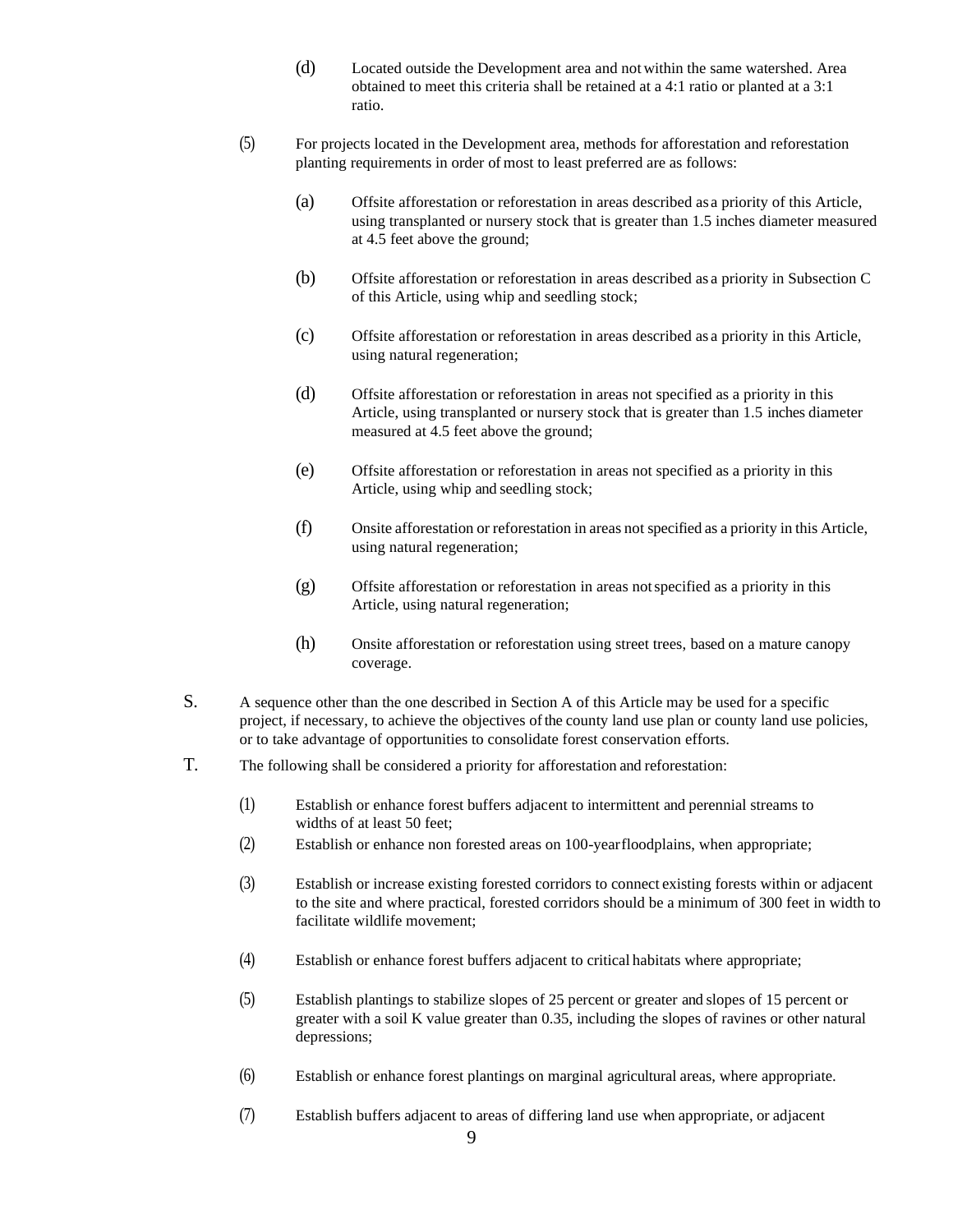to highways or utility rights-of-way;

- (8) Establish forest areas adjacent to existing forests to increase the overall area of contiguous forest cover, when appropriate.
- U. A person required to conduct afforestation or reforestation under this Article shall accomplish it within 1 year or two growing seasons, whichever is a greater time period, following development project completion.

Submission Requirements for Offsite Afforestation, Reforestation and Retention Areas

- V. The offsite area has a Forest Stand Delineation approved by the Department.
- W. The Final Forest Conservation Plan for the project is submitted for Department approval.
- X. A final plat showing each offsite area for long-term protection issubmitted for Department approval.
- Y. The appropriate long-term binding protective agreement is submitted for approval by the Department.
- Z. Other information the Department determines is necessary toimplement this Ordinance is provided.

# Short Term and Long Term Forest Management and Protection

Binding Protective Agreements.

- A. A person retaining forest or conducting afforestation or reforestation pursuant to an approved forest conservation plan shall comply with the requirements.
- B. The County may require an endowment to cover the monitoring and enforcement costs of long term protective agreements. Endowment funds shall be deposited into a separate account for the sole use of monitoring and enforcing long term protective agreements and conservation easements.
- C. Approved final site plans, grading plans, and subdivision plansshall indicate those areas subject to long term protective agreements of conservation easements.

# Payment Instead of Afforestation and Reforestation

Forest Conservation Fund.

- A. Town of Hopkinton shall establish a forest conservation fund.
- B. If a person demonstrates to the satisfaction of the Department that requirements for reforestation or afforestation onsite or offsite cannot be reasonably accomplished, the person shall contribute money, at a rate of 25 cents per square foot of the area of required planting, into the Town forest conservation fund.
- C. Money contributed instead of afforestation or reforestation shall be paid prior to approval of a Forest Conservation Plan.
- D. The county shall accomplish the reforestation or afforestation for which the money is deposited within 10 years after receipt of the money.
- E. Money contributed may remain in the account for a period of up to 10 years. At the end of that time, any part that has not been used to meet the afforestation or reforestation requirements shall be returned to the person who provided the money.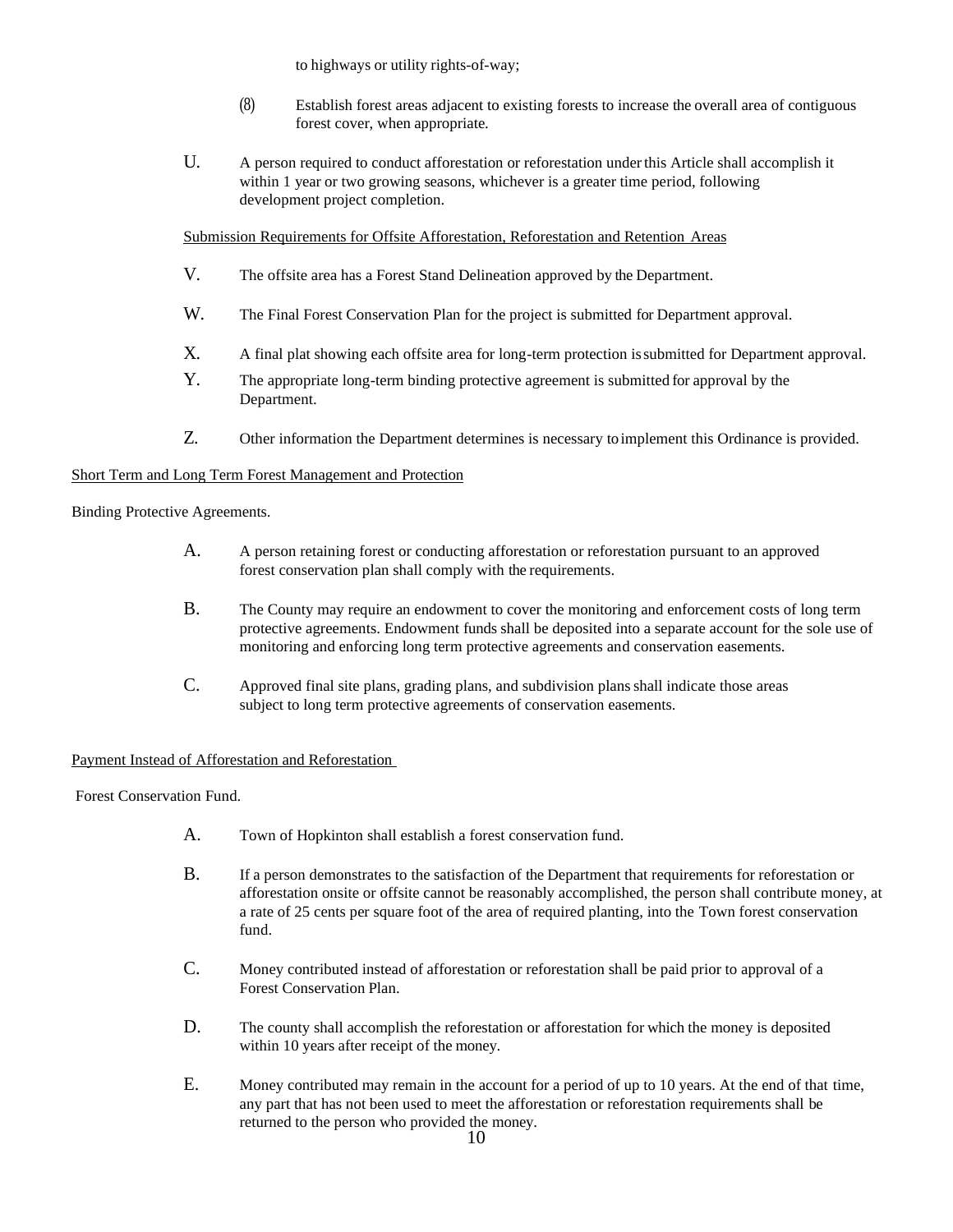- F. Money deposited in the local forest conservation fund:
	- (1) May be spent on the costs directly related to reforestation and afforestation, including site identification, acquisition, and preparation;
	- (2) Shall be deposited in a separate forest conservation fund; and
	- (3) May not revert to the general fund.
- G. Sites for Afforestation or Reforestation Using Fund Money.
	- (1) The reforestation or afforestation requirement shall occur in the district and watershed in which the project islocated.
	- (2) If the reforestation or afforestation cannot be reasonably accomplished in the district and watershed in which the project is located, then the reforestation or afforestation shall occur in the watershed in which the project is located but in a different district.

## Recommended Tree Species List.

Tree species used for afforestation or reforestation shall be selected from a list of approved species established by the Department Environmental Management.

Financial Security for Afforestation and Reforestation.

Bonding.

- A. A person required to conduct afforestation or reforestation shall furnish financial security in the form of a bond, anirrevocable letter of credit, or other security approved by the Department. The surety shall:
	- (1) Assure that the afforestation, reforestation, and the associated maintenance agreement are conducted and maintained in accordance with the approved forest conservation plan;
	- (2) Be in an amount equal to the estimated cost, as determined by the Department, of afforestation and reforestation; and
	- (3) Be in a form and of a content approved by the Department.
- B. If, after two growing seasons, the plantings associated with the afforestation or reforestation meet or exceed the standards determined by the Department the amount of the cash bond, letter of credit, surety bond, or other security shall be returned orreleased.
- C. The Forest Conservation Program may incorporate thefinancial security

## Recertification and Revisions to Approved Plans

Changes to an Approved Forest Stand Delineation

A. With the appropriate review and inspection fees, if applicable, the Department shall review for approval any revisions to an approved Forest Stand Delineation.

## Changes to an Approved Final Forest Conservation Plan

A. The applicant shall provide a written request to the Planner containing the following information: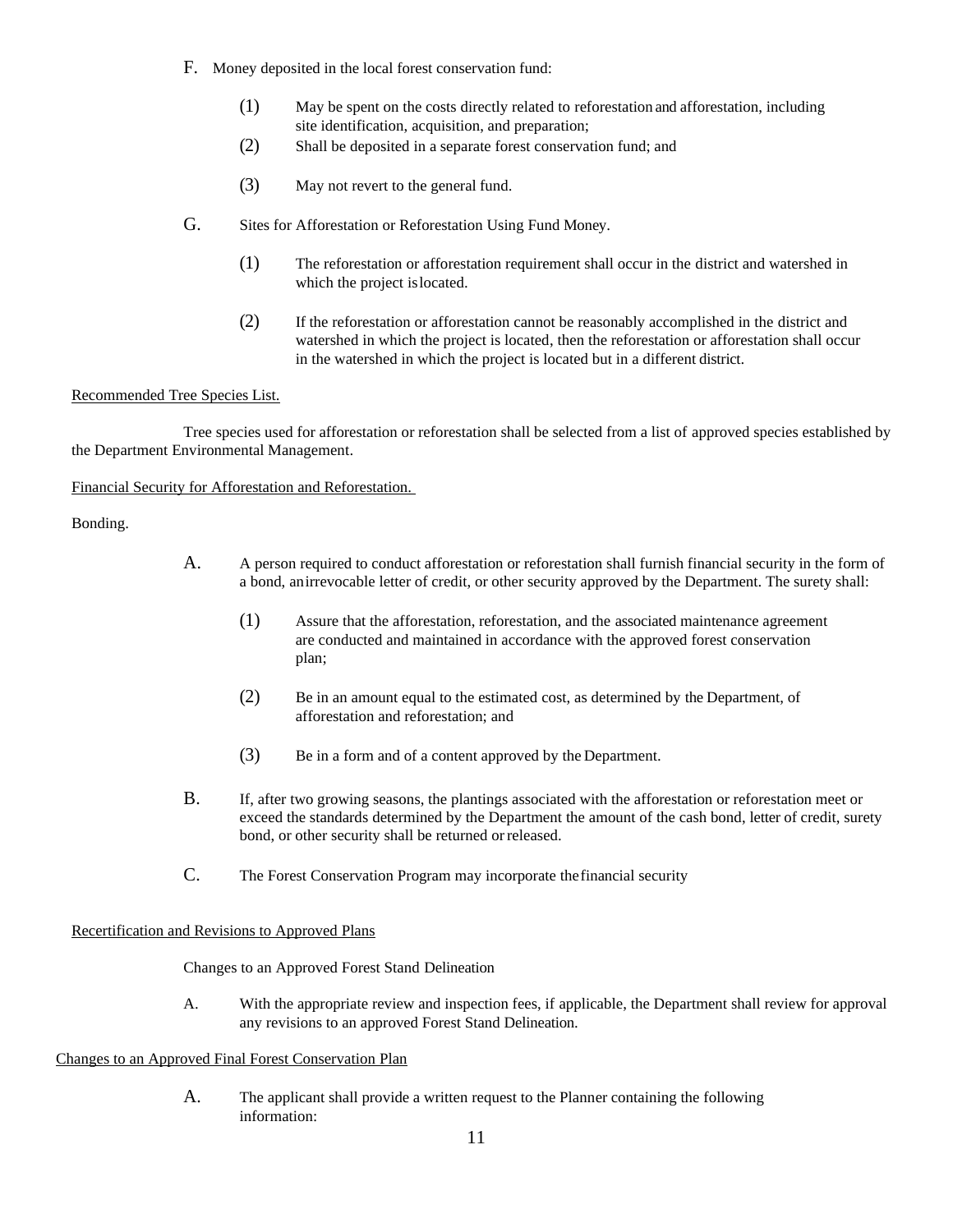- (1) The reason for the revision, and
- (2) The location of the easement to be released, and
- (3) A better than equal retention area proposed location
- B. The Planner shall review the request and notify the applicant by letter to either:
	- (1) Deny the request with an explanation, or
	- (2) Approve the request and notify the applicant of the additionalitems needed to complete the revision, which include the following:
		- (a) Fees
		- (b) Final Forest Conservation Plan and narrative
		- (c) Release of the approved long-term protection
		- (d) Implementation of the revised long-term protection
		- (e) Record plat
		- (f) Other information the department determines is necessary to implement this Ordinance.

### Standards for Protecting Trees from Construction Activities

Protection Devices.

A. Before cutting, clearing, grading, or construction begins on a site for which a Forest Conservation Plan is required the applicant shall demonstrate to the Department that protective devices have been established.

### Variances

Procedure.

- A. A person may request a variance by submitting an application for a variance to the Planner.
- B. The Planner or designee is authorized to grant variances from the strict application of these regulations where the strict application of these regulations or amendments would result in peculiar and unusual practical difficulties to, or hardship upon, a property owner.
- C. An applicant for a variance shall:
	- (1) Describe the special conditions peculiar to the property which would cause the unusual practical difficulties or unwarranted hardship;
	- (2) Describe how enforcement of these rules will deprive the applicant of rights commonly enjoyed by others in similar areas;
	- 12 (3) Verify that the granting of the variance will not confer on the applicant a special